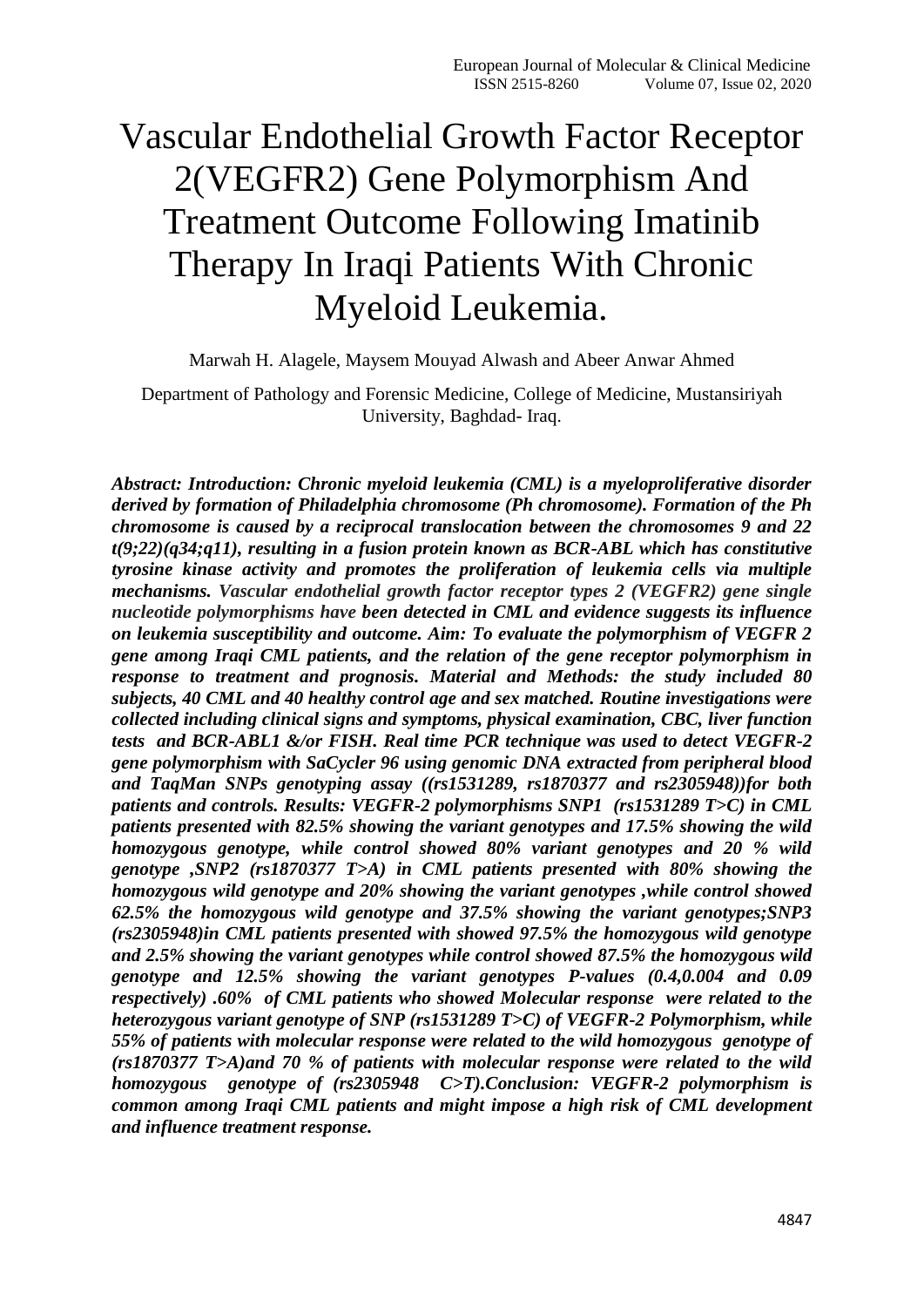#### **Introduction**

 Chronic myeloid leukemia (CML) is a myeloproliferative disorder derived from a hematopoietic stem cell (HSC), harboring Philadelphia chromosome (Ph chromosome). Formation of the Ph chromosome is caused by a reciprocal translocation between the chromosomes 9 and 22 t(9:22)( $q34;q11$ ), resulting in a fusion protein known as BCR-ABL which has constitutive tyrosine kinase activity and promotes the proliferation of leukemia cells via multiple mechanisms(1). CML exists in three disease phases: chronic phase (CP), accelerated phase (AP), blast crisis phase (BC). The majority (90 %) of the patients are diagnosed in the CP even though 20–40 % of the patients are asymptomatic(2). Gene expression profiling has shown a close correlation of gene expression between accelerated phase CML (AP-CML) and blast phase CML (BPCML). The bulk of the genetic changes in progression occur in the transition from CP-CML to AP-CML(3). The patients with CML typically present with a hypercellular marrow with granulopoietic predominance, leukocytosis is the main feature and may reach levels greater than  $200 \times 109$ /L, a left shift, basophilia characteristic feature , thrombocytosis, Presence of the BCR‐ABL1 gene fusion by RT‐PCR analysis and in 98% of cases Ph chromosome on cytogenetic analysis , Serum uric acid is usually raised(4) After some time, anemia also develops. Constitutional symptoms are mild or absent in patients with (chronic phase) CML. (5). In Iraq CML presented in about different percentages among the other types of Leukaemias in both male as 6th commonest type of Leukemia (5.85 % from other leukaemias )and Female as the 5th commonest type of leukemia (7.73% from other leukaemias )(6). The three commercially available TKIs for the frontline treatment of CML include Imatinib, Dasatinib, and Nilotinib. Current guidelines endorse all three as options for the initial management of CML in the chronic phase (CML-CP)(7).

 Imatinib mesylate is a selective inhibitor of this tyrosine kinase. It is the first-line treatment for CML-patients. However, it became clear that Philadelphia-positive (Ph+) cells could evolve to elude inhibition due to point mutations within the BCR-ABL kinase domain. To date more than 40 mutations have been identified and their early detection is important for clinical treatment(7). Many of these patients will eventually develop imatinib failure so they need to be closely observed. There is a general consensus that patients who fail imatinib therapy should switch without hesitation to either Nilotinib or Dasatinib. The choice should be guided by the mutation profile, if relevant, and the comorbidities of the patient(8).

 Vascular endothelial growth factor receptor type 2 (VEGFR2), or kinase insert domaincontaining receptor (KDR), consists of 1356 amino acids. VEGFR2 gene is located in 4q11– q12 and consisted of 26 exons. VEGFR2 plays a critical role in leukemia-associated angiogenesis and transduces the major signals for angiogenesis via its strong tyrosine kinase activity . VEGFR2 is expressed mostly on endothelial cells and in a fraction of hematopoietic stem cells. Autocrine or paracrine loop of VEGFA and VEGFR2 exists between tumor cells and vascular endothelial cells for the stimulation of angiogenesis. Another study investigated the impact of four VEGF (VEGFA) and three VEGFR (VEGFR2) gene single nucleotide polymorphisms (SNPs) on the treatment outcome of CML patients following IM therapy in CML patients response to imatinib therapy in terms of three parameters: (i) response to imatinib therapy [hematological response, major/complete cytogenetic response (MCyR/CCyR) and major/complete molecular response (MMoR/CMoR)]; (ii) treatment failure [loss of response (LOR) and primary resistance] and (iii) progression to accelerated phase (AP) or blast crisis (BC)(9).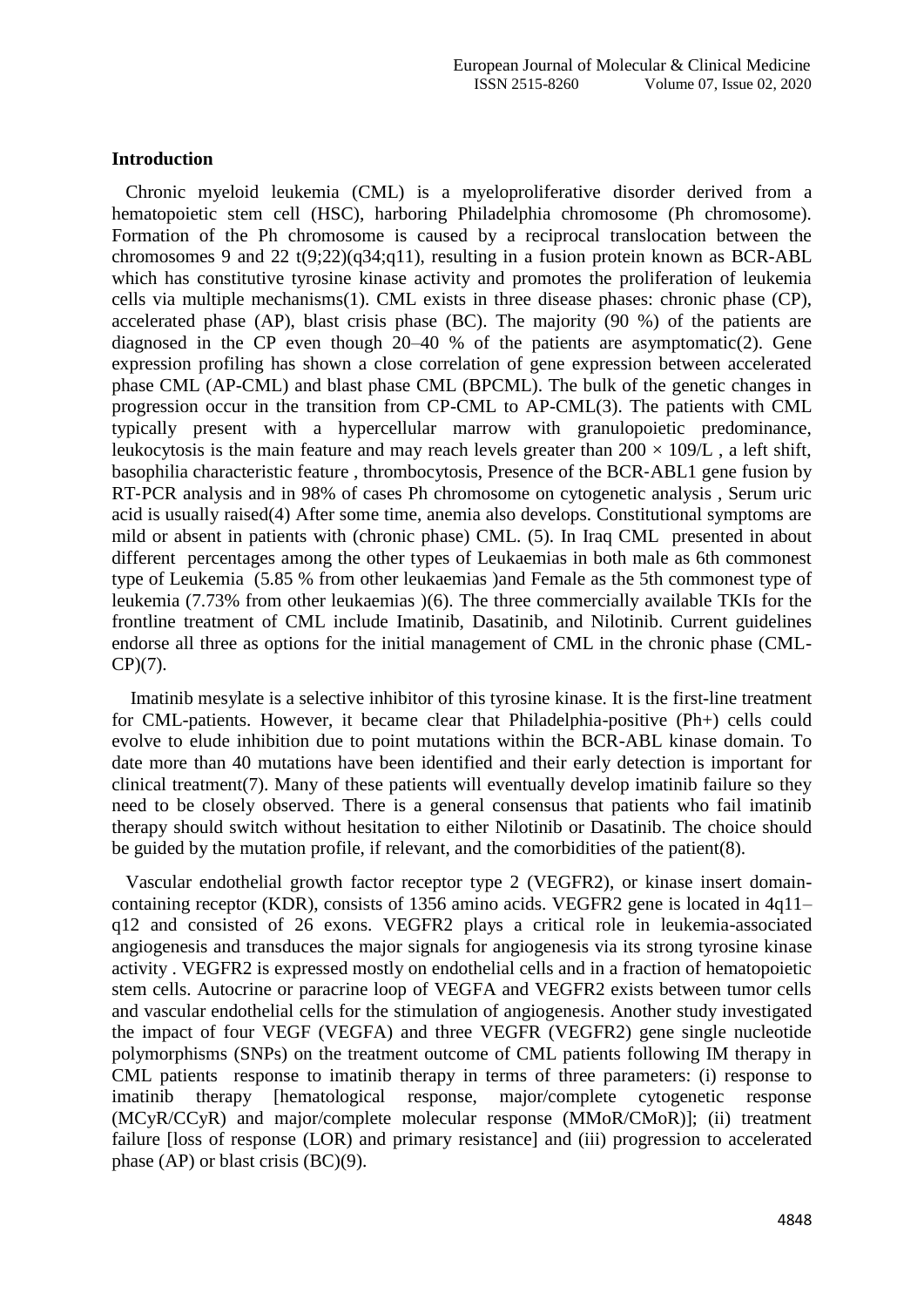# **Aim of Study**

To evaluate the relation of the gene receptor polymorphism in response to treatment and prognosis. In current study will investigate correlations between complete Molecular response (CMyR) and VEGFR2 genotypes (rs1531289/rs187 0377, rs2305948)between treatment failure and VEGFR2 genotypes of Iraqi CML patients following imatinib therapy.

#### **Materials and Methods**

The study included 80 subjects; 40 cases were selected from the National Center of Hematology who were diagnosed as CML (CP ) and 40 subjects as control group who were sex and age matched. Written Informed consent was taken from every patient and approval of the Ethical committee was provided. Routine investigations were collected including clinical signs and symptoms, physical examination, CBC, liver function tests and BCR-ABL1 &/or FISH. A 5 ml peripheral blood was collected in EDTA tubes. DNA extraction was performed using **[Blood MiniPrep; Quick-gDNA™] [Zymo/USA]** (Cat No. 17046). Real time PCR technique was used to detect VEGFR-2 gene polymorphism with SaCycler 96 using TaqMan® SNP Genotyping Assay (Applied Biosystems/USA) {(rs1531289/C-T)(C\_\_\_7439188\_20)},{(rs1870377/T-A)(C\_\_11895315\_20)}and{(rs2305948/C- $T(C_22271999_20)$ . CML cases were on Imatinib treatment for at least 12 months .

## **Statistical methods**

The data of studied group were analyzed by application of Microsoft excel program and Statistical Package for Social Sciences (SPSS) version 23. Outcomes of analysis were arranged in scales variables (means & standard deviation) and in categorical variables. Chi square test and Fishers exact test were used for categorical variables. P value of 0.05 or less was regarded as significant.

# **Results**

Mean age of CML patients was  $43.4 \pm 11.2$  (Mean $\pm$ SD) years and the highest proportion of study subjects in case and control groups was found in age group  $[40 - 60]$  years(Figure 1), male to female ratio 1.2:1. Splenomegaly was the most presenting sign in CML patients (87.5%) followed by weakness/fatigue (82.5%), and fever (80%).The VEGFR-2 SNPs((rs1531289, rs1870377 and rs2305948)) variant genotypes(TC+CC),wild genotype(TT) and wild genotype(CC) respectively for each SNP were more frequent among CML patients (37.5%+45%) ,(80%)and (97.5%)compared to control as SNP rs1531289 variant genotypes(TC+CC)about(25%+55%), SNP rs1870377 wild genotype(TT)about (62.5%) and SNP rs2305948 wild genotype(CC)about 87.5% (p=0.4,**p=0.004** and p=0.09 respectively)) (Table 1). When we compared the variations of the SNPs in presence of homozygous wild types (TT), (TT) and (CC) respectively with variant (hetero/homozygous )genotypes ;the majority of patients had been presented with combination of the 3 SNPs TC+CC/TT/CC about (62.5%),see table 2 . Comparisons between the wild VEGFR-2 genotypes (TT,TT &CC) and combined variant (TC/CC,TA and CT) respectively for each SNP as regards several haematological parameters including: total WBC count, haemoglobin, platelet count, basophil and eosinophil %) was carried out as shown in( table 3). Generally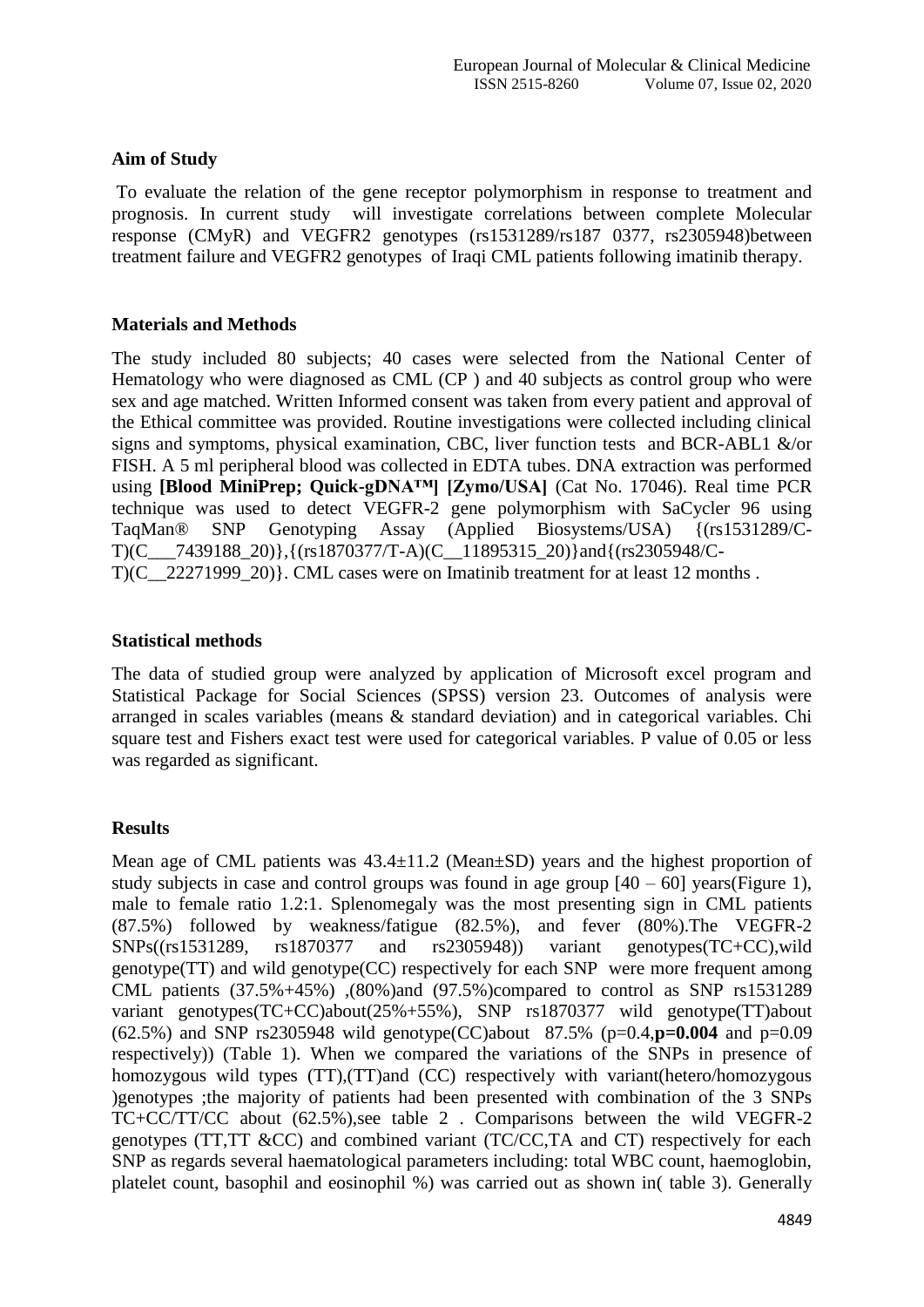presenting symptoms had been presenting in majority of patients and where highly presented in with variant genotype of VEGFR-2 (rs1531289 T>C) and in wild genotypes of VEGFR-2 genotypes (rs1870377 T>A and rs2305948 C>T),as in( table 4) . the 1st SNP VEGFR-2 genotypes of (rs1531289 T>C) most of patients with major haematological response (MHR) had presented with variants TC+CC genotypes(86.7%+77.8%) ,all patient with minor haematological response (mHR) had presented only with variants  $TC+CC$  genotypes with no statistical significance as p value 0.3. The 2nd SNP VEGFR-2 genotypes of ( rs1870377 T>A) majority of patients who had MHR or mHR had been presented with wild TT genotype with no statistical significance as p value 0.5. The 3rd SNP VEGFR-2 genotypes of (rs2305948 C>T ) most of patients with major HR had presented with wild CC genotype (84.6%) while all patients with minor HR had presented with wild CC genotype with no statistical significance as p value 0.8( see table 5). As Like the presenting symptoms laboratory findings had been presenting in majority of patients and where highly presented in with variant genotype of VEGFR-2 (rs1531289 T>C) and in wild genotypes of VEGFR-2 genotypes (rs1870377 T>A and rs2305948 C>T),(see table 5) .



**Figure 1 : Distribution of study subjects' groups by age**

**Table 1: Genotype distributions of VEGFR2 genotypes [T>C, T>A and C>T respectively] polymorphisms among CML patients and controls**

| <b>Study group</b> | <b>Genotypes</b>  |             |                   |                      |  |
|--------------------|-------------------|-------------|-------------------|----------------------|--|
| $VEGFR2(n=80)$     | <b>WW</b>         | <b>WM</b>   | <b>MM</b>         | <b>P</b> value       |  |
| SNP1 rs1531289     | TT                | <b>TC</b>   | cc                |                      |  |
|                    | No.               | No.         | No.               |                      |  |
|                    | <b>Percentage</b> | Percentage  | <b>Percentage</b> |                      |  |
| Case               | 7/17.5%           | $15/37.5\%$ | 18/45.0%          | $0.4*$ <sup>NS</sup> |  |
| <b>Control</b>     | $8/20.0\%$        | $10/25.0\%$ | 22/ 55.0%         |                      |  |
| SNP2 rs1870377     | TT                | TA          | AA                |                      |  |
|                    | No.               | No.         | No.               |                      |  |
|                    | <b>Percentage</b> | Percentage  | <b>Percentage</b> |                      |  |
| Case               | 32/80%            | $8/20\%$    | $0/0\%$           | $0.04**S$            |  |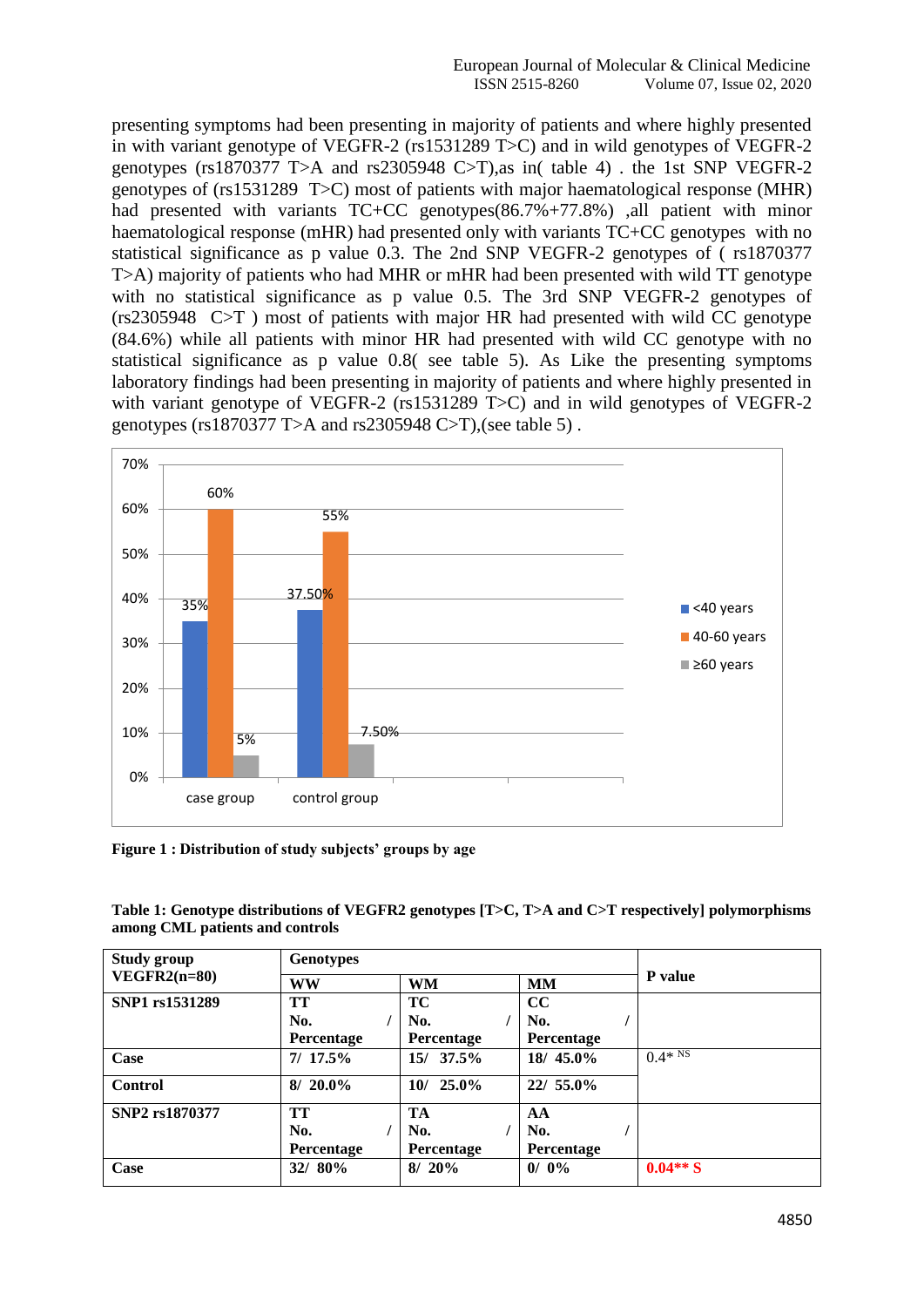| <b>Control</b> | $25/62.5\%$                   | 10/25%                         | $5/12.5\%$              |                                 |
|----------------|-------------------------------|--------------------------------|-------------------------|---------------------------------|
| SNP3 rs2305948 | $\bf CC$<br>No.<br>Percentage | <b>CT</b><br>No.<br>Percentage | TT<br>No.<br>Percentage |                                 |
| Case           | 39/ 97.5%                     | $1/2.5\%$                      | $0/0\%$                 | $0.09**^{\overline{\text{NS}}}$ |
| <b>Control</b> | 35/87.5%                      | $5/12.5\%$                     | 0/0 %                   |                                 |

*WW wild, WM heterozygous, MM homozygous mutant, MAF minor/mutant allele frequency,*  Significant association at \* p\0.05 *Significant, NS=not significant. p value* 

| Table 2: Combined analysis to study the association between VEGFR-2 genotypes polymorphisms among |  |
|---------------------------------------------------------------------------------------------------|--|
| the controls and cases                                                                            |  |

| VEGFR-2   | VEGFR-2   | VEGFR-2   | Control $n=40$ | $CML$ cases $n=40$ |
|-----------|-----------|-----------|----------------|--------------------|
| rs1531289 | rs1870377 | rs2305948 | $\frac{6}{6}$  |                    |
| TT        | TТ        | $\bf CC$  | 6 $(15%)$      | 6(15%)             |
| <b>TT</b> | TT        | $CT+TT$   |                | $1(2.5\%)$         |
| <b>TT</b> | $TA+AA$   | $CT+TT$   | $1(2.5\%)$     |                    |
| $TC+CC$   | $TA+AA$   | $CT+TT$   | $3(7.5\%)$     |                    |
| $TC+CC$   | $TA+AA$   | $\bf CC$  | 10(25%)        | $8(20\%)$          |
| $TC+CC$   | TТ        | cc        | $17(42.5\%)$   | 25(62.5%)          |
| $TC+CC$   | TT        | $CT+TT$   | $3(7.5\%)$     |                    |

| Table 5. VEGT K-2 porymorphic genotypes expression versus nematological parameters |                                            |                                                      |       |                           |                                            |                                                               |                            |                                                         |                                                           |                     |  |  |
|------------------------------------------------------------------------------------|--------------------------------------------|------------------------------------------------------|-------|---------------------------|--------------------------------------------|---------------------------------------------------------------|----------------------------|---------------------------------------------------------|-----------------------------------------------------------|---------------------|--|--|
| <b>Variab</b>                                                                      | rs1531289                                  |                                                      |       | <b>P</b> -                | rs1870377                                  |                                                               | <b>P</b> -                 | rs2305948                                               |                                                           | <b>P</b> -          |  |  |
| le.                                                                                | Wild(N.<br>7)<br>Mean $\pm$<br>Std.<br>Dev | Variants(N.<br>33)<br><b>Mean</b><br><b>Std. Dev</b> | $\pm$ | Valu<br>e                 | Wild(N.<br>8)<br>Mean $\pm$<br>Std.<br>Dev | Variants(N.<br>32)<br><b>Mean</b><br>$\pm$<br><b>Std. Dev</b> | Valu<br>e                  | Wild(N.<br><b>39</b> )<br>Mean $\pm$<br><b>Std. Dev</b> | Variants<br>N.1)<br><b>Mean</b><br>$+$<br><b>Std. Dev</b> | Val<br>ue           |  |  |
| <b>WBC</b>                                                                         | 6.414 $\pm$<br>2.042                       | 8.282<br>3.244                                       | $\pm$ | 0.15<br>$3*$<br><b>NS</b> | 7.835 $\pm$<br>3.413                       | $8.437 \pm 2.03$                                              | 0.52<br>$0^*$<br><b>NS</b> | 7.967<br>$\pm$<br>3.219                                 | $7.5 \pm 0.0$                                             | $0.8*$<br><b>NS</b> |  |  |
| Hb                                                                                 | 12.2<br>±4.373                             | 13.106<br>1.822                                      | $+$   | 0.37<br>$2*$<br><b>NS</b> | 12.765<br>$\pm 2.479$                      | 13.687<br>$+$<br>2.06                                         | 0.28<br>$3*$<br><b>NS</b>  | 12.948<br>$\pm 2.437$                                   | $12.9 \pm 0.0$                                            | $0.9*$<br><b>NS</b> |  |  |
| <b>PLT</b>                                                                         | 222<br>$\pm$<br>102.277                    | 232.454<br>83.836                                    | $+$   | 0.77<br>$4*$<br><b>NS</b> | 241<br>$+$<br>92.835                       | 189.125<br>$\pm$<br>53.99                                     | 0.04                       | $231.846 \pm$<br>87.531                                 | $183 \pm 0.0$                                             | $0.5*$<br><b>NS</b> |  |  |
| <b>BAS</b>                                                                         | 0.3<br>$\pm$<br>0.0025                     | 0.703<br>0.009                                       | $+$   | 0.00<br>01                | $0.634 \pm$<br>0.008                       | $0.625 \pm 0.01$                                              | 0.02<br>3                  | 0.633<br>$\pm$<br>0.008                                 | $0.6{\pm}0.0$                                             | $0.9*$<br><b>NS</b> |  |  |
| EO                                                                                 | 2.97<br>$+$                                | 3.614                                                | $\pm$ | 0.00                      | 3.055 $\pm$                                | $5.287 \pm 0.04$                                              | 0.00                       | 3.537<br>$+$                                            | $2.1 \pm 0.0$                                             | $0.6*$              |  |  |

**Table 3: VEGFR-2 polymorphic genotypes expression versus hematological parameters**

**01** Significant association at \* p\0.05 *Significant, NS=not significant. p value* 

0.028

0.033

|  | Table 4: Correlation of genotypes of VEGFR-2 genotypes {rs1531289, rs1870377 and rs2305948 [T>C, |  |  |  |  |
|--|--------------------------------------------------------------------------------------------------|--|--|--|--|
|  | T>A and C>T respectively ] } polymorphism versus clinical presenting symptoms of CML patients    |  |  |  |  |

**01**

0.032

0.018

| <b>Characteristics</b> |           | SNP 1 $rs1531289$ n $(\% )$ |           | SNP2 $rs1870377$ n $(\% )$ |           |   | SNP 3 $rs2305948$ n $(\% )$ |           |          |
|------------------------|-----------|-----------------------------|-----------|----------------------------|-----------|---|-----------------------------|-----------|----------|
| <b>CML</b><br>patients | TT        | TC.                         | CC        | TT                         | TA        |   | <sub>CC</sub>               | <b>CT</b> |          |
| $N=40$                 |           |                             |           |                            |           | A |                             |           |          |
| Splenomegaly           | 6(17.1%)  | 13(37.1%)                   | 16(45.8%  | 28(80%)                    | 7(20%)    |   | 34(97.1%)                   | 1(2.9%)   | $\Omega$ |
| present                |           |                             |           |                            |           |   |                             |           |          |
| $n=35(87.5%)$          |           |                             |           |                            |           |   |                             |           |          |
| Splenomegaly           | $1(20\%)$ | $2(40\%)$                   | $2(40\%)$ | $4(80\%)$                  | $1(20\%)$ |   | $5(100\%)$                  | $\theta$  |          |

NS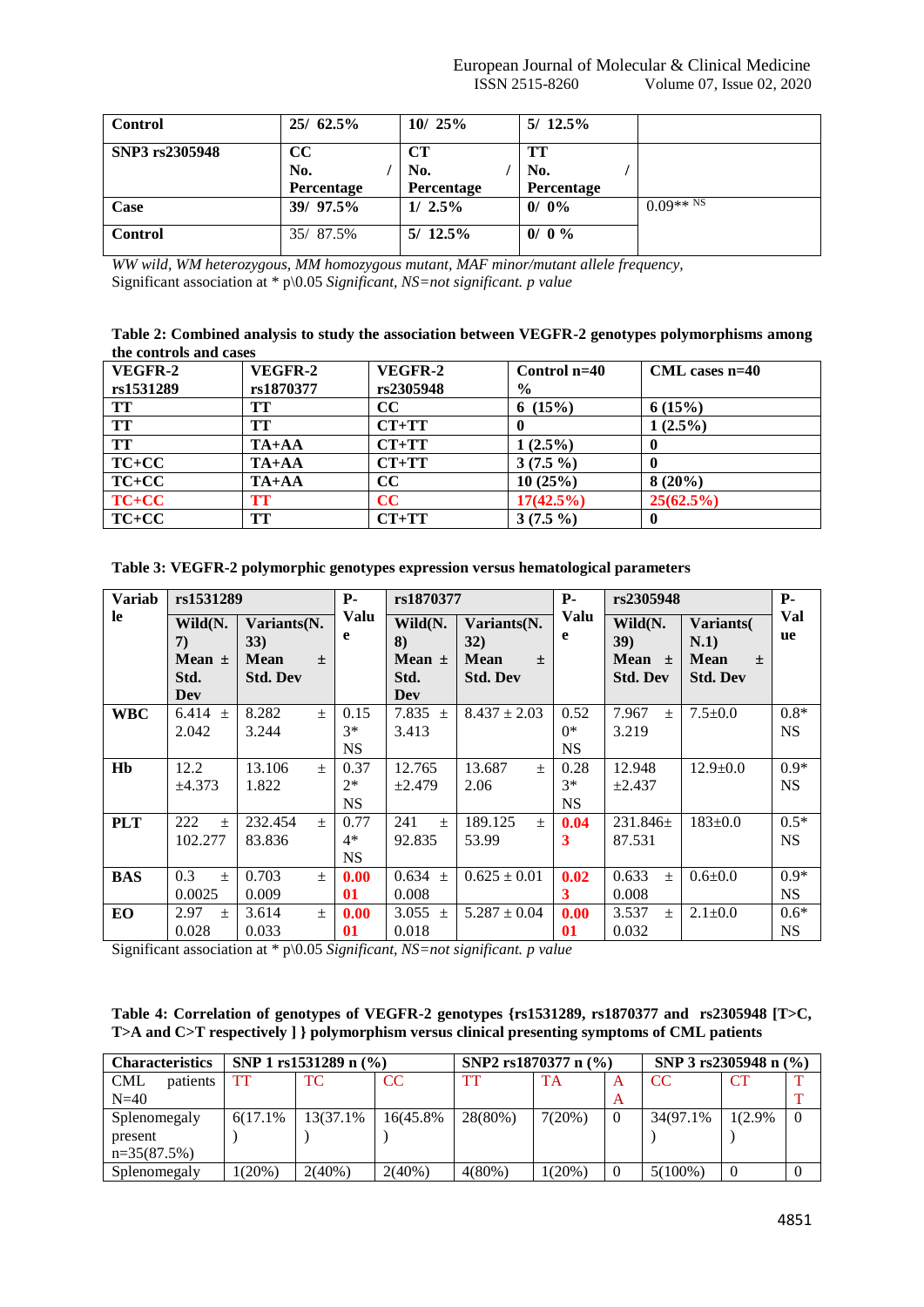| absent                  |                |             |               |            |                |                  |             |                |                  |
|-------------------------|----------------|-------------|---------------|------------|----------------|------------------|-------------|----------------|------------------|
| $N=5(12.5%)$            |                |             |               |            |                |                  |             |                |                  |
| P value                 | $0.9*$ NS      |             |               | $1.0*$ NS  |                |                  | $0.7*$ NS   |                |                  |
| Weakness/fatigu         | 5(15.1%)       | 12(36.4%    | 16(48.5%)     | 25(75.8%)  | 8(24.2%        | $\Omega$         | 32(97%)     | 1(3%)          | $\boldsymbol{0}$ |
| e n=33 (82.5%)          |                |             |               |            |                |                  |             |                |                  |
| N <sub>o</sub>          | 2(28.6%        | $3(42.8\%)$ | $2(28.6\%)$   | $7(100\%)$ | $\overline{0}$ | $\mathbf{0}$     | $7(100\%)$  | $\mathbf{0}$   | $\boldsymbol{0}$ |
| weakness/fatigu         | $\lambda$      |             |               |            |                |                  |             |                |                  |
| e n=7 (17.5%)           |                |             |               |            |                |                  |             |                |                  |
| P value                 | $0.5*$ NS      |             |               | $0.1*$ NS  |                |                  | $0.6*$ NS   |                |                  |
| Fever                   | 6(18.8%        | 13(40.6%    | 13(40.6%)     | 25(78.1%)  | 7(21.9%        | $\theta$         | 31(96.9%)   | 1(3.1%         | $\boldsymbol{0}$ |
| $n=32(80%)$             |                |             |               |            |                |                  |             |                |                  |
| N <sub>o</sub><br>fever | 1(12.5%)       | 2(25%)      | 5(62.5%)      | 7(87.5%)   | 1(12.5%)       | $\theta$         | $8(100\%)$  | $\overline{0}$ | $\boldsymbol{0}$ |
| $n=8(20%)$              |                |             |               |            |                |                  |             |                |                  |
| P value                 | $0.5*$ NS      |             |               | $0.5*$ NS  |                | $0.6*$ NS        |             |                |                  |
| Bone<br>pain            | 5(17.9%)       | 10(35.7%    | 13(46.4%      | 22(78.6%   | 6(21.4%        | $\boldsymbol{0}$ | 27(96.4%    | 1(3.6%         | $\boldsymbol{0}$ |
| $n=28(70%)$             |                |             |               |            |                |                  |             |                |                  |
| bone<br>No<br>pain      | 2(16.6%        | 5(41.7%)    | 5(41.7%)      | 10(83.3%)  | 2(16.7%)       | $\mathbf{0}$     | $12(100\%)$ | $\overline{0}$ | $\mathbf{0}$     |
| $n=12(30%)$             |                |             |               |            |                |                  |             |                |                  |
| P value                 | $0.9*$ NS      |             |               | $0.7*$ NS  |                |                  | $0.5*$ NS   |                |                  |
| abdominal pain          | 5(23.8%)       | $9(42.9\%)$ | 7(33.3%)      | 16(71.2%   | 5(23.8%        | $\mathbf{0}$     | $21(100\%)$ | $\overline{0}$ | $\boldsymbol{0}$ |
| &night sweating         | $\lambda$      |             |               |            | $\mathcal{E}$  |                  |             |                |                  |
| $n=21(52.5%)$           |                |             |               |            |                |                  |             |                |                  |
| Without                 | 2(10.5%)       | 6(31.6%)    | 11(57.9%)     | 16(84.2%   | 3(10.5%)       | $\Omega$         | 18(94.7%    | 1(5.3%         | $\mathbf{0}$     |
| abdominal pain          |                |             | $\lambda$     |            |                |                  |             |                |                  |
| &night sweating         |                |             |               |            |                |                  |             |                |                  |
| $n=19(47.5%)$           |                |             |               |            |                |                  |             |                |                  |
| P value                 | $0.3*$ NS      |             |               | $0.1*$ NS  |                | $0.3*$ NS        |             |                |                  |
| Weight<br>loss          | $3(10\%)$      | 10(33.3%    | 17(56.7%)     | 23(76.7%)  | 7(23.3%        | $\boldsymbol{0}$ | 29(96.7%)   | 1(3.3%         | $\boldsymbol{0}$ |
| $n=30(75%)$             |                |             | $\lambda$     |            |                |                  |             |                |                  |
| No weight loss          | $4(40\%)$      | 5(50%)      | $1(10\%)$     | $9(90\%)$  | $1(10\%)$      | $\mathbf{0}$     | $10(100\%)$ | $\mathbf{0}$   | $\boldsymbol{0}$ |
| $n=10(25%)$             |                |             |               |            |                |                  |             |                |                  |
| P value                 | $0.01*S$       |             |               | $0.3*$ NS  |                |                  | $0.5*$ NS   |                |                  |
| Other symptoms          | $\overline{0}$ | $1(50\%)$   | $1(50\%)$     | $2(100\%)$ | $\mathbf{0}$   | $\overline{0}$   | $2(100\%)$  | $\mathbf{0}$   | $\boldsymbol{0}$ |
| $n=2(5%)$               |                |             |               |            |                |                  |             |                |                  |
| No<br>other             | 7(18.5%)       | 14(36.8%    | 17(44.7%)     | 30(78.9%)  | 8(21.1%        | $\mathbf{0}$     | 37(97.4%)   | 1(2.6%         | $\boldsymbol{0}$ |
| symptoms                | $\lambda$      |             | $\mathcal{E}$ | $\lambda$  | $\mathcal{E}$  |                  | $\lambda$   | $\lambda$      |                  |
| $n=38(95%)$             |                |             |               |            |                |                  |             |                |                  |
| P value                 | $0.79*$ NS     |             |               | $0.4*$ NS  |                |                  | $0.8*$ NS   |                |                  |

Significant association at \* p\0.05 *Significant, NS=not significant. p value* 

| Table 5: Correlation of genotypes of VEGFR-2 genotypes {rs1531289, rs1870377 and rs2305948 [T>C, |  |
|--------------------------------------------------------------------------------------------------|--|
| T>A and C>T respectively ] } polymorphism versus clinical presenting symptoms of CML patients    |  |

| <b>Characteristics</b>                                               | SNP 1 $rs1531289 n\%$    |                          |                           |                           | SNP2 rs1870377 n(%) |              | <b>SNP</b><br>3<br>$n\binom{0}{0}$ | rs2305948    |              |
|----------------------------------------------------------------------|--------------------------|--------------------------|---------------------------|---------------------------|---------------------|--------------|------------------------------------|--------------|--------------|
| <b>CML</b> patients N=40                                             | TT                       | <b>TC</b>                | CC                        | <b>TT</b>                 | <b>TA</b>           | A<br>A       | cc                                 | <b>CT</b>    | Т            |
| <b>WBC</b> count<br>mean $\pm SD$<br>$(7.9\pm3.17 \times 10^3)$ n=40 |                          |                          |                           |                           |                     |              |                                    |              |              |
| $n=2(5\%)$<br>Low                                                    | 1(50%                    | $1(50\%)$                | $\mathbf 0$               | 2(100<br>$\%$             | $\mathbf{0}$        | $\mathbf{0}$ | 2(100<br>$\frac{9}{0}$             | $\mathbf{0}$ | $\mathbf{0}$ |
| Normal $n=33(82.5%)$                                                 | 6(18.2)<br>$\frac{6}{2}$ | 13(39.4<br>$\frac{6}{2}$ | 14(42.4)<br>$\frac{6}{2}$ | 27(81.8)<br>$\frac{9}{0}$ | 6(18.2)<br>$\%$     | $\mathbf{0}$ | 32(97<br>$\frac{6}{2}$             | 1(3%         | $\mathbf{0}$ |
| High $n=5(12.5\%)$                                                   | $\mathbf{0}$             | $1(20\%)$                | $4(80\%)$                 | $3(60\%)$                 | 2(40%               | $\mathbf{0}$ | 5(100)<br>$\%$                     | $\mathbf{0}$ | 0            |
| <b>P</b> value                                                       | $0.3*$ NS                |                          |                           | $0.5*$ NS                 |                     |              | $0.9*$ NS                          |              |              |
| <b>Platelets count</b> mean $\pm$ SD<br>$(230.6 \pm 86.7)$ n=40      |                          |                          |                           |                           |                     |              |                                    |              |              |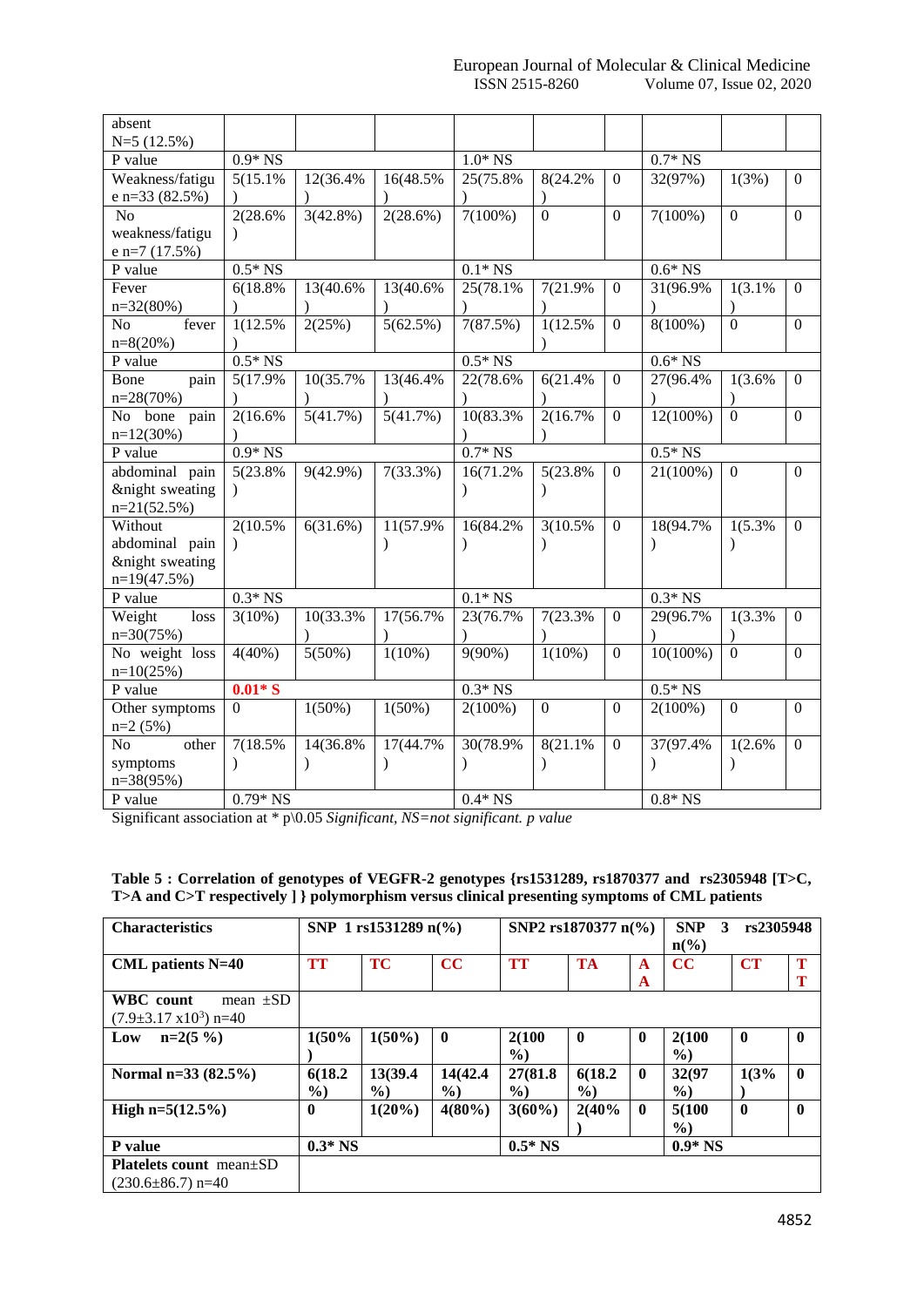| Thrombocytopenia n=4(10<br>$%$ ) | 1(25%                   | 1(25%)          | $2(50\%)$     | $2(50\%)$     | 2(50%         | $\bf{0}$     | 4(100<br>$\frac{6}{2}$ | $\bf{0}$      | $\mathbf{0}$ |  |
|----------------------------------|-------------------------|-----------------|---------------|---------------|---------------|--------------|------------------------|---------------|--------------|--|
| Normal<br>platelets              | 6(17.1)                 | 14(40%          | 15(42.9)      | 29(82.9)      | 6(17.1)       | $\mathbf{0}$ | 34(97.1                | 1(2.9)        | $\bf{0}$     |  |
| $n=35(87.5%)$                    | $\frac{6}{2}$           |                 | $\frac{0}{0}$ | $\frac{6}{2}$ | $\frac{6}{2}$ |              | $\frac{0}{0}$          | $\frac{6}{2}$ |              |  |
| Thrombocytosis $n=1(2.5\%)$      | $\mathbf{0}$            | $\mathbf{0}$    | 1(100)        | 1(100         | 0             | $\mathbf{0}$ | 1(100)                 | $\mathbf{0}$  | $\mathbf{0}$ |  |
|                                  |                         |                 | $\frac{6}{2}$ | $\frac{6}{2}$ |               |              | $\frac{0}{0}$          |               |              |  |
| P value                          | $0.8*$ NS               |                 |               | $0.2*$ NS     |               |              | $0.9*$ NS              |               |              |  |
| Hemoglobin mean±SD               |                         |                 |               |               |               |              |                        |               |              |  |
| $(12.9 \pm 2.4)$ n=40            |                         |                 |               |               |               |              |                        |               |              |  |
| Normal $n=26(65%)$               | 4(15.4)                 | 8(30.8)         | 14(53.8)      | 20(76.9       | 6(23.1)       | $\bf{0}$     | 25(96.2                | 1(3.8)        | $\mathbf{0}$ |  |
|                                  | $\frac{0}{0}$           | $\frac{0}{0}$   | $\frac{0}{0}$ | $\frac{0}{0}$ | $\frac{0}{0}$ |              | $\frac{0}{0}$          | $\frac{0}{0}$ |              |  |
| Anemic n=14(35%)                 | 3(21.4)                 | $7(50\%)$       | 4(28.6)       | 12(85.7)      | 2(14.3)       | $\bf{0}$     | 14(100                 | $\mathbf{0}$  | $\mathbf{0}$ |  |
|                                  | $\frac{6}{2}$           |                 | $\%$          | $\frac{6}{2}$ | $\%$ )        |              | $\frac{6}{2}$          |               |              |  |
| P value                          | $0.2*$ NS               |                 |               | $0.3*$ NS     |               |              | $0.6*$ NS              |               |              |  |
| Liver function n=40              |                         |                 |               |               |               |              |                        |               |              |  |
| Normal $n=38(95%)$               | 7(18.4)                 | 14(36.8)        | 17(44.8)      | 30(78.9)      | 8(21.1)       | $\bf{0}$     | 37(97.4                | 1(2.6)        | $\mathbf{0}$ |  |
|                                  | $\frac{0}{0}$           | $\frac{0}{0}$   | $\frac{0}{0}$ | $\frac{0}{0}$ | $\frac{6}{2}$ |              | $\frac{0}{0}$          | $\frac{6}{2}$ |              |  |
| Abnormal $n=2(5\%)$              | $\mathbf{0}$            | $1(50\sqrt{6})$ | $1(50\%)$     | 2(100)        | $\mathbf{0}$  | $\mathbf{0}$ | 2(100)                 | $\mathbf{0}$  | $\bf{0}$     |  |
|                                  |                         |                 |               | $\frac{6}{2}$ |               |              | $\frac{6}{9}$          |               |              |  |
| P value                          | $0.7*$ NS               |                 |               | $0.4*$ NS     |               |              | $0.8*$ NS              |               |              |  |
| Hematological<br>response        |                         |                 |               |               |               |              |                        |               |              |  |
| $n=40$                           |                         |                 |               |               |               |              |                        |               |              |  |
| MHR(Major) $n = 34(85%)$         | 7(20.6)                 | 13(382          | 14(41.2)      | 28(82.4       | 6(17.6)       | $\bf{0}$     | 33(97.1                | 1(2.9)        | $\mathbf{0}$ |  |
|                                  | $\frac{6}{2}$           | $\frac{6}{2}$   | $\frac{6}{2}$ | $\frac{6}{2}$ | $\%$          |              | $\frac{6}{2}$          | $\frac{0}{0}$ |              |  |
| mHR(Minor) $n=6(15%)$            | $\bf{0}$                | 2(33.3)         | 4(66.7)       | 4(66.7)       | 2(33.3)       | $\bf{0}$     | 6(100)                 | $\bf{0}$      | $\bf{0}$     |  |
|                                  |                         | $\frac{0}{0}$   | $\frac{6}{2}$ | $\frac{6}{9}$ | $\%$ )        |              | $\frac{6}{2}$          |               |              |  |
| P value                          | $0.3*$ NS               |                 |               | $0.5*$ NS     |               |              | $0.8*$ NS              |               |              |  |
| Molecular Response n=40          |                         |                 |               |               |               |              |                        |               |              |  |
| Major MoR $(MMOR)$ n= 22         | $\overline{\mathbf{4}}$ | 11(50%          | 7(31.8)       | 16(72.7       | 6(27.3)       | $\bf{0}$     | 22(100                 | $\bf{0}$      | $\bf{0}$     |  |
| (55%)                            | (18.2)                  | $\mathcal{E}$   |               | $\frac{6}{2}$ | $\frac{6}{2}$ |              | $\frac{6}{2}$          |               |              |  |
|                                  | $\%$                    |                 |               |               |               |              |                        |               |              |  |
| <b>MoR</b><br>(pMoR)<br>Poor     | $\bf{0}$                | $3(50\%)$       | $3(50\%)$     | 6(100)        | $\bf{0}$      | $\mathbf{0}$ | 6(100)                 | $\bf{0}$      | $\bf{0}$     |  |
| $n=6(15%)$                       |                         |                 |               | $\frac{6}{2}$ |               |              | $\frac{0}{0}$          |               |              |  |
| Failure $n = 12(30\%)$           | 3(25%                   | $1(8.3\%)$      | 8(66.7        | 10(83.3)      | 2(16.7)       | $\bf{0}$     | 11(91.7                | 1(8.3)        | $\mathbf{0}$ |  |
|                                  |                         |                 | $\frac{6}{2}$ | $\frac{6}{2}$ | $\%$ )        |              | $\frac{6}{9}$          | $\frac{6}{2}$ |              |  |
| P value                          |                         | $0.07*$ NS      |               |               | $0.3*$ NS     |              |                        | $0.3*$ NS     |              |  |

Significant association at \* p\0.05 *Significant, NS=not significant. p value* 

So if we considered that 70% of patients showed molecular response(optimal & suboptimal) to treatment and 30% who had failed to response depending on - BCR-ABL1 (IS) 0.1% or 3-log reduction in BCR-ABL1 mRNA from the standardized baseline. For the 1st SNP of VEGFR-2 genotype (rs1531289 T>C) most of patients who showed molecular response presented with variants TC+CC genotypes (93.3%+55.6%) and most of patients who failed to treatment presented with variant CC genotype (44.4%) with statistical significance as P value 0.04. While the 2nd SNP of VEGFR-2 genotype (rs1870377 T>A) most patients who had response to treatment presented with wild TT genotype (68.7%) while all patients who failed to treatment had presented only with wild TT genotype with no statistical significance as P value 1.0. In the 3rd SNP of VEGFR-2 genotype (rs2305948 C>T) all patients who had response to treatment presented with wild CC genotype (71.8%) while only one patient of those who failed to treatment had presented with variant CT genotype with no statistical significance as P value 0.3 see table 6

**Table 6: showed correlation between genotypes distribution of VEGFR-2 genotype**

| Variables<br>، • ۱ | 200.<br>$28^{\circ}$<br>V. | ⁄alue | 107027<br>P <sub>0</sub><br>1810/<br>` / \ J. , . | value | 2305948<br>rc<br>10. | value |
|--------------------|----------------------------|-------|---------------------------------------------------|-------|----------------------|-------|
|--------------------|----------------------------|-------|---------------------------------------------------|-------|----------------------|-------|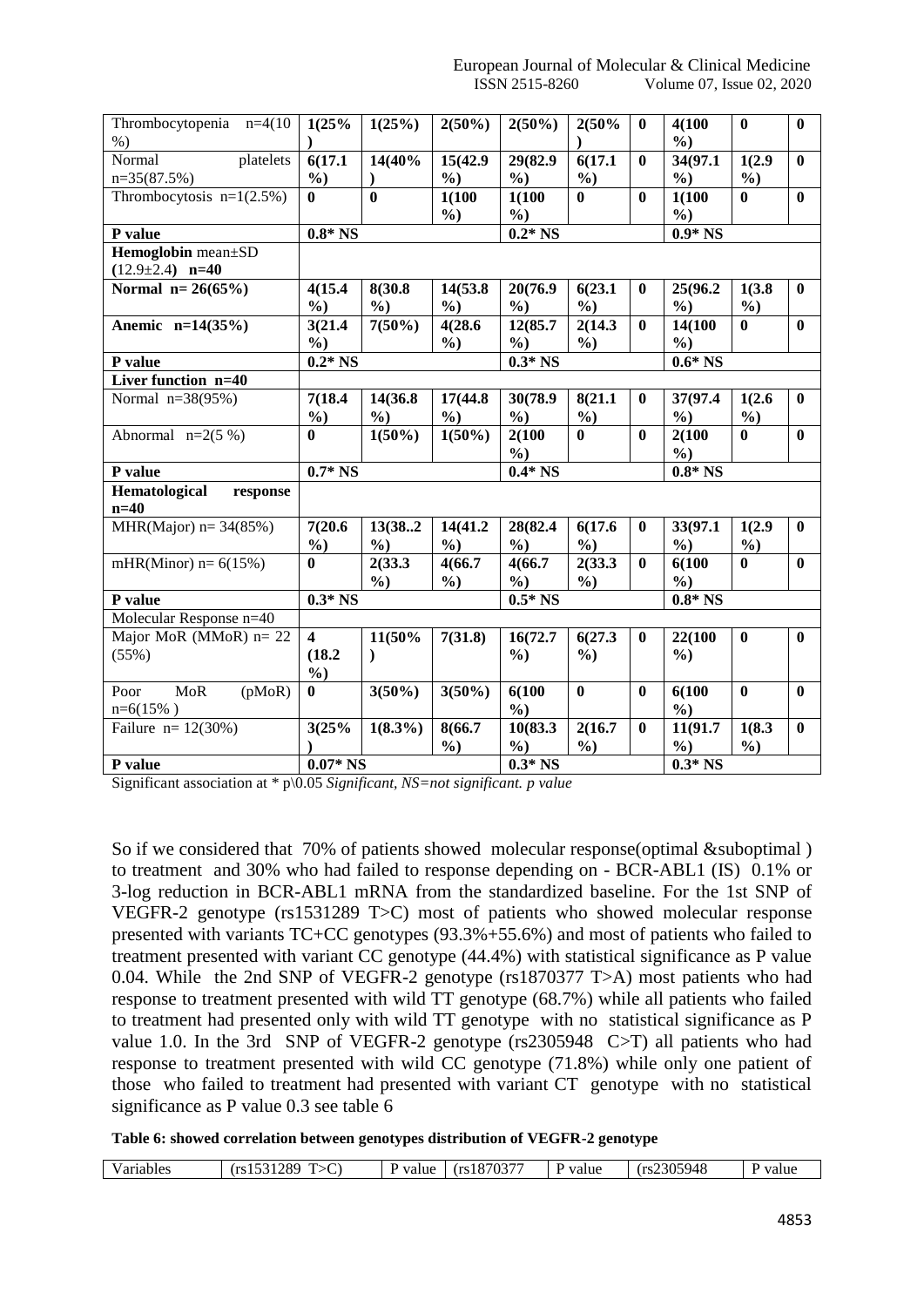European Journal of Molecular & Clinical Medicine ISSN 2515-8260 Volume 07, Issue 02, 2020

|                    |    |    |           | T>A     |    |             |           |           |    |           |
|--------------------|----|----|-----------|---------|----|-------------|-----------|-----------|----|-----------|
|                    | TT | TC | <b>CC</b> | $0.04*$ | TT | <b>TA</b>   | $1.0*$ NS | <b>CC</b> | CT | $0.3*$ NS |
| Molecular          |    | 14 | 10        | S       | 22 | $\mathbf 0$ |           | 18        | -0 |           |
| $Response(n=28)$   |    |    |           |         |    |             |           |           |    |           |
| Failure $(n=12)$   |    |    |           |         | 10 |             |           |           |    |           |
| <b>SUM</b><br>(40) | −  | 15 | 18        |         | 32 | 8           |           |           |    |           |
| patients)          |    |    |           |         |    |             |           |           |    |           |

## **Discussion**

 The mean age of the CML patients included in our study was: 43.4, which is close to other two Iraqi studies which had been done by Kawa Muhamed amin Hasan , in which the means age were 43.3 years respectively (10) and close to that in the neighboring countries like Jordan (11) also close to that in the other countries like Brazil(12). Moreover, the highest distribution of patient in our study was found in the age group of  $40 - 60$  years, which revealed a younger age distribution among CML patients when compared to those in most western countries(8) .This lack of correspondence in age distribution can be explained by ethnic variances in addition to overall younger population demographics in our country.

Although its well documented that CML is slightly more common in male, the gender distribution of patients in our study also showed male predominance with male to female ratio of 1.2:1; However, disagreed with another Iraqi study done by Yaseen M. Taher, Ali M. Almothaffar1, Bassam Francis Matti, Alaa Fadhil Alwan that showed slightly higher CML incidence in female(10) This can be attributed to different gender distribution in Iraqi population, different sample size (Annual Statistical Report, 2017), and different inclusion or exclusion criteria in other studies.

As regards to clinical presentation, 95% of enrolled patients were symptomatic at time of presentation. Most of them showed symptoms related to hyper metabolic state and splenomegaly as weight loss, fever and abdominal pain. Only 5% were asymptomatic and incidentally had been discovered during routine check-up. However, data obtained from western countries reported that approximately 40% of CML cases were asymptomatic at diagnosis and detected during routine blood tests they discovered. This discrepancy in findings is probably related to a higher degree of public health awareness in developed countries, in addition to better medical care practices that favors early detection and diagnosis.

Our results revealed that :SNP1 of VEGFR-2 the frequency of the combined variant genotypes (TC+CC) was higher than wild TT genotype in both CML patients and in controls( 82.5% & 80% respectively)with no significance which agreed with another study (9) while SNP2 the majority of patients had presence of wild TT genotype 80% while in controls was 62.5% ,it was found that CML patients never showed the homozygous AA genotype while it was present in controls in about 12.5%which showed statistical significance ,disagreed with another study which showed that presence of variants genotypes of SNP2 was higher in control than patients Samyuktha Lakkireddy & D. H. Kim  $(2)$  &(9).SNP3 the frequency of wild CC genotype presented in most of patients (97.5%) and only one patient had presence of the variant heterozygous CT genotype which was slightly higher in controls (12.5%)was close to be statistically significant ,whole studied group didn't show the presence of variant homozygous TT which disagree with a study done by Dongxing Liu in China(13) these differences may be due to ethnical or geographical variations between our study and other compared ones.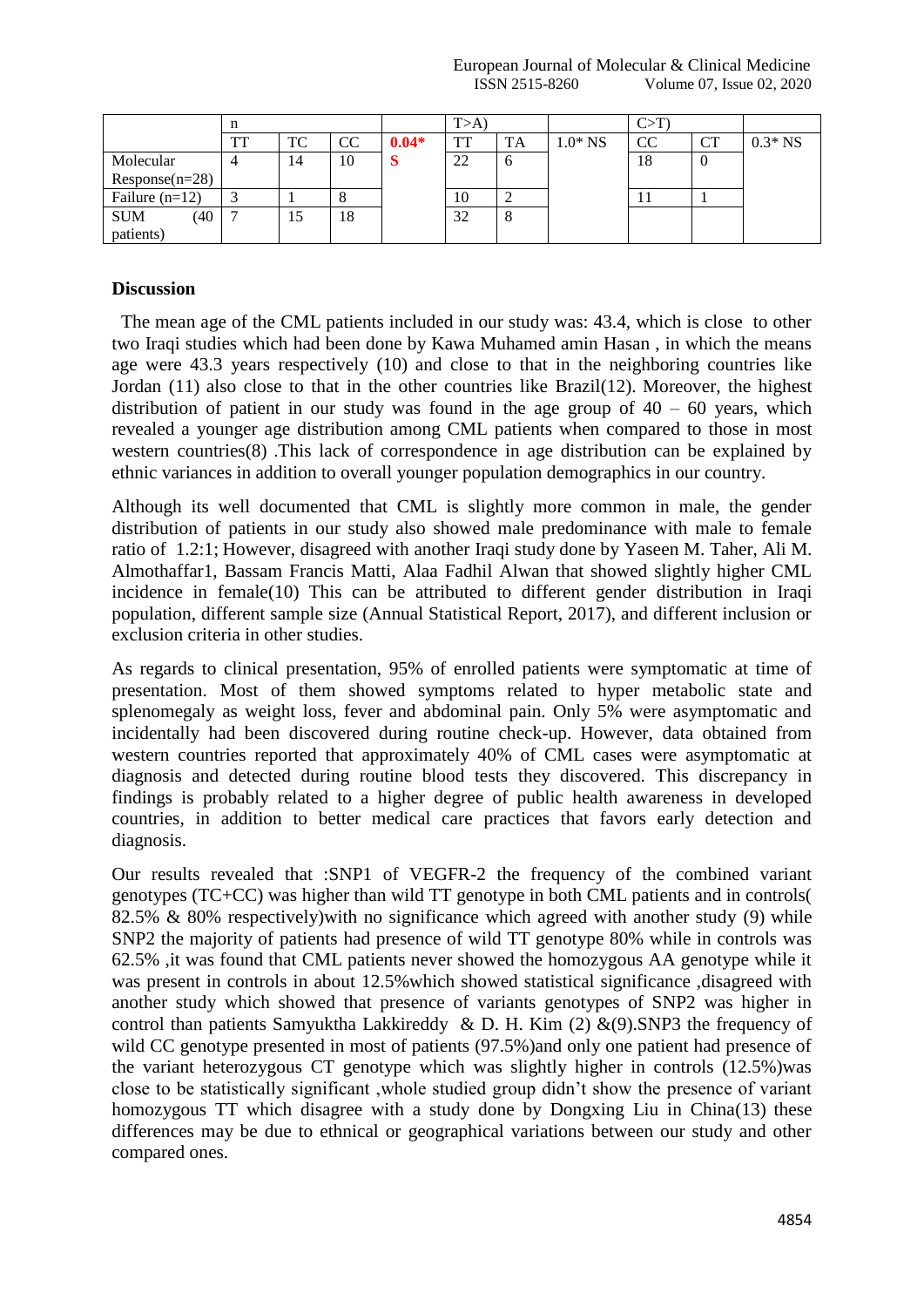Our results also revealed a higher prevalence of the genotypes combination of the 3 SNPs was (TC/CC + TT+CC) in CML patients with a percentage of  $(62.5%)$  while the lowest presence combination was (TT+TT+CT/TT)with a percentage of (2.5%).

The five heamatological parameters of 40 IM treated CML patients along with those of 40 healthy individuals were measured including [total white blood cell count, haemoglobin, platelet count, basophil and eosinophil percentage]. There was no statistically significant difference between the two study groups which can explained by the fact that our patient group included an already treated CML patient who had at least 12 months of IM treatment prior to collection of blood. The total WBC count of the CML patient group ranged from 3.2×103µl to 20.7×103µl with mean of 7.9 $\pm$ 3.17 x103, while mean Hb value 12.9 $\pm$ 2.4 g/dl ranging from 4.6 gm/dl to 18.1 gm/dl. Whereas platelet count of the patients was ranging from 31 to 589  $\times$ 103 µl with mean of (230.6 $\pm$ 86.7 x109) µl. Mean basophil and eosinophil percentage were  $0.63\% \pm 0.008$  and  $3.53\% \pm 0.032$  respectively. These findings were parallel to Suadian study by Farjah H. Algahtania, in which the mean of WBC count, Hb, platelet count, were:  $7.7 \pm 5.4$ ,  $13.3 \pm 9.6$ ,  $298 \pm 56.9$ , respectively(14) In addition another Iraqi study by Alauldeen showed quite similar results with mean WBC count of  $6.7 \pm 1.8$ , and mean platelet count of 217.9  $\pm$  47.4(15) This disproportional finding is probably related to differences in duration of treatment with IM, which ranged from one year to 19 year in our study. It also might be attributed to use of hydroxyurea in addition to IM during treatment course in some patients. Five heamatological parameters [total white blood cell count, haemoglobin, platelet count, basophil and eosinophil percentage]. presented in correlation to VEGFR-2 genotypes ; SNP1 rs1531289 showed highest percentage on the variants genotypes TC+CC; whereas in SNP2 rs1870377 showed highest presence in wild TT genotype ;same for SNP3 rs2305948 majority of symptoms presented in whom with wild CC genotype;those findings where disagreed for SNP2 in another study (2) That's probably due to ethnical or geographical differences of genotypes variations.

As regards to heamatological response of patients to treatment with correlation to VEGFR-2 polymorphisms, generally (85%)of patients showed CHR that is lesser than showed in 2 other studies had been done by D. H. Kim and Namrata Bhutani1, where CHR was found to be 96%(16)(17)

A study by Namrata Bhutani1, have showed a slightly higher percentage of patients (56.66%) achieving MMR with IM as frontline treatment after 12 months of treatment(17) Since CML patients who achieved MMR had a significantly lower risk of disease progression, Current ELN recommendations for the management of CML are essentially targeted toward a main goal of achieving MMR within 12 months(18)

we noticed that the prevalence of treatment failure was significantly higher in patients carrying the variant genotype CC for 1st SNP(rs1531289) at (44.4%) when compared to wild TT genotype which not much different (42.9%) not indicating a risk of treatment failure among patients exhibiting the variant genotype. Regarding 2nd SNP(rs1870377) difference was not significance between wild and variant genotypes TT& TA as both presence was about (31.3% & 25%) respectively.3rd SNP (rs2305948)also no significant variation as majority of patient with failure presented with wild CC genotype (30% )and only one patient with variant CT genotype . So as 70% of patients showed molecular response (optimal and non-optimal response) when they had compared with those who had failure in association with VEGFR-2 genotypes ;1st SNP(rs1531289) showed significant association of response associated with variant genotypes  $TC+CC$  at $(93.3\% + 55.6\%)$  with significant p value =0.04,and this is agreed by D. H. Kim which had been done for 228patients (16) whereas the 2nd SNP(rs1870377) majority of responding patients showed the presence of wild TT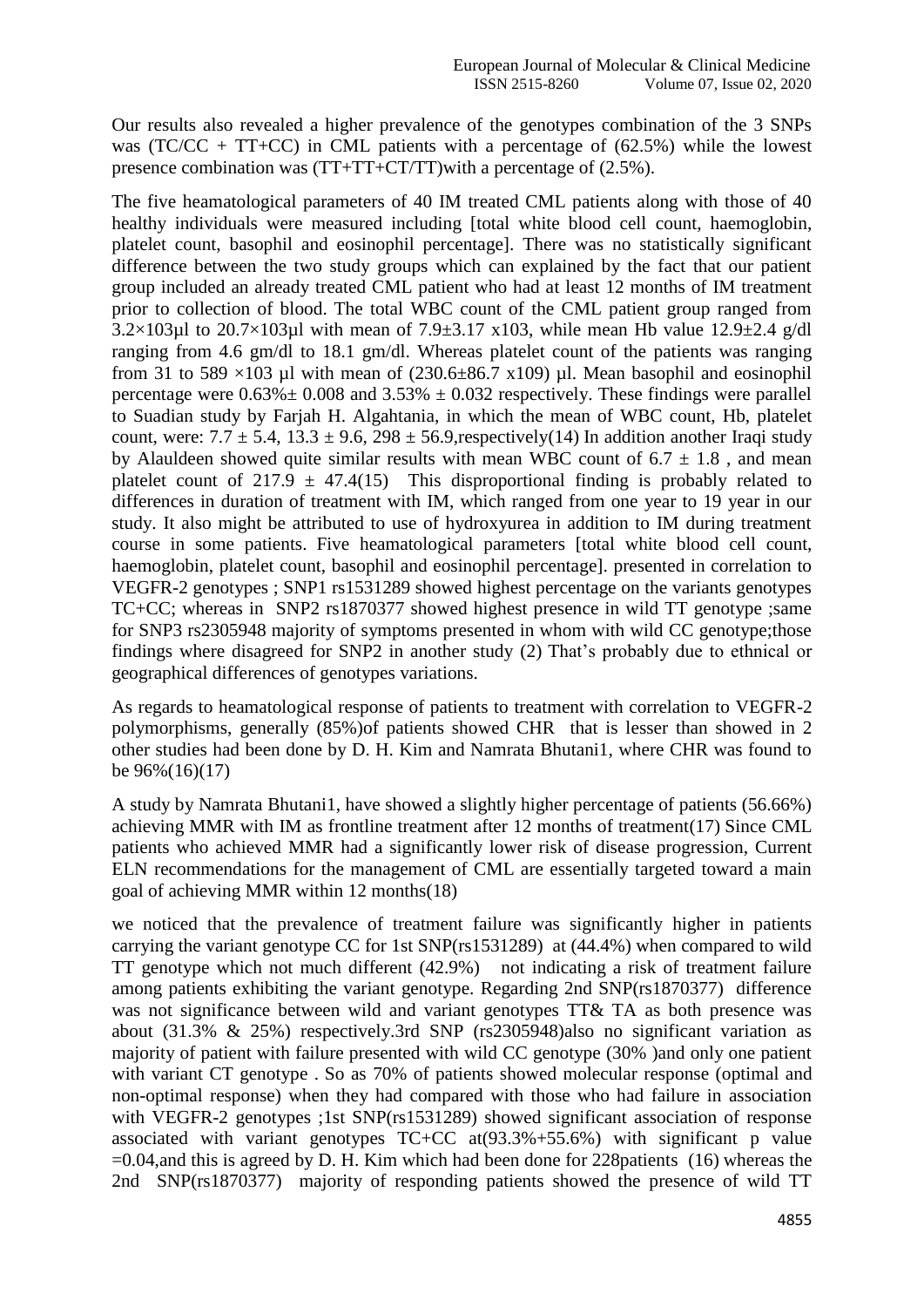genotype (68.7%) and all of whom presented with variant genotype TA without significance if compared to whom had failure which disagreed with both D. H. Kim(which had been done for 228patients ) & Samyuktha Lakkireddy(which had been done for 208patients ) (16)(2) which is mostly due to different presence of genotypes in our patients who never showed presence of variant AA and majority had wild TT while in the mentioned studies majority showed presence of AA variant and majority associated response to treatment with this variant .3rd SNP(rs2305948 C>T) had showed only 1 patient with variant CT genotypes who had failed to respond to treatment ,all remaining had wild CC genotype with no statistical significance which agreed with D. H. Kim(16) disagreed with Malaysian study by Siti Mariam Ismail(19)

In taking combination of 1st SNP and 2nd SNP (3rd SNP not taken as only patient presented with variant CT and had failure) we found that majority of patients who had optimal response (31.8%) presented with both of variant TC of 1st SNP +wild TT of 2nd SNP, whereas the majority who had non-optimal response (warning &failure) at 50% presented with variant CC of 1st SNP +wild TT of 2nd SNP .

We could not compare our data with other reports as up to our knowledge there are no other reports available on aforementioned notion.

## **Conclusion**

Our data showed that VEGFR-2 polymorphisms(specifically SNP2 rs1870377 absence of variant AA) might be a potential risk factor for development of CML. The present study revealed that polymorphic variation in VEGFR-2 gene might contribute to heterogeneous responses to Imatinib treatment among CML patients favoring poor response and inferior treatment outcome. The combined variant TC+CC genotypes of SNP1 rs1531289 was found in more three-quarters of the patients, while the wild genotype TT was exhibited in less than one-quarter of patients indicating a higher frequency of the mutant genotype among studied Iraqi CML patients; the wild TT genotype of SNP2 rs1870377 presented in eighty percent of patients while remaining only variant TA with no presence of variant AA , indicating a higher frequency of the wild genotype among studied Iraqi CML patients; only one patient had variant CT genotype of SNP3 rs2305948 whereas remaining others had wild CC genotype.

#### **References**

- [1] 1. Gudgin EJ, Huntly B. Chronic myeloid leukemia. Diagnostic Techniques in Hematological Malignancies. 2010. 266–282 p.
- [2] 2. Lakkireddy S, Aula S, Kapley A, Swamy AVN, Digumarti RR, Kutala VK, et al. Association of Vascular Endothelial Growth Factor A (VEGFA) and its Receptor (VEGFR2) Gene Polymorphisms with Risk of Chronic Myeloid Leukemia and Influence on Clinical Outcome. Mol Diagnosis Ther. 2016;20(1):33–44.
- [3] 3. Ross DM, Masszi T, Gómez Casares MT, Hellmann A, Stentoft J, Conneally E, et al. Durable treatment-free remission in patients with chronic myeloid leukemia in chronic phase following frontline nilotinib: 96-week update of the ENESTfreedom study. J Cancer Res Clin Oncol [Internet]. 2018;144(5):945–54. Available from: http://dx.doi.org/10.1007/s00432-018-2604-x
- های آمارنامه مصرف فرآورده های نفتی انرژی زا. شرکت ملی پخش فرآرده Title No .زا آمفنا 4. [4] .زا. 2931نفتی انرژی
- [5] 5. Sillaber C, Mayerhofer M, Agis H, Sagaster V, Mannhalter C, Sperr WR, et al. Chronic myeloid leukemia: Pathophysiology, diagnostic parameters, and current